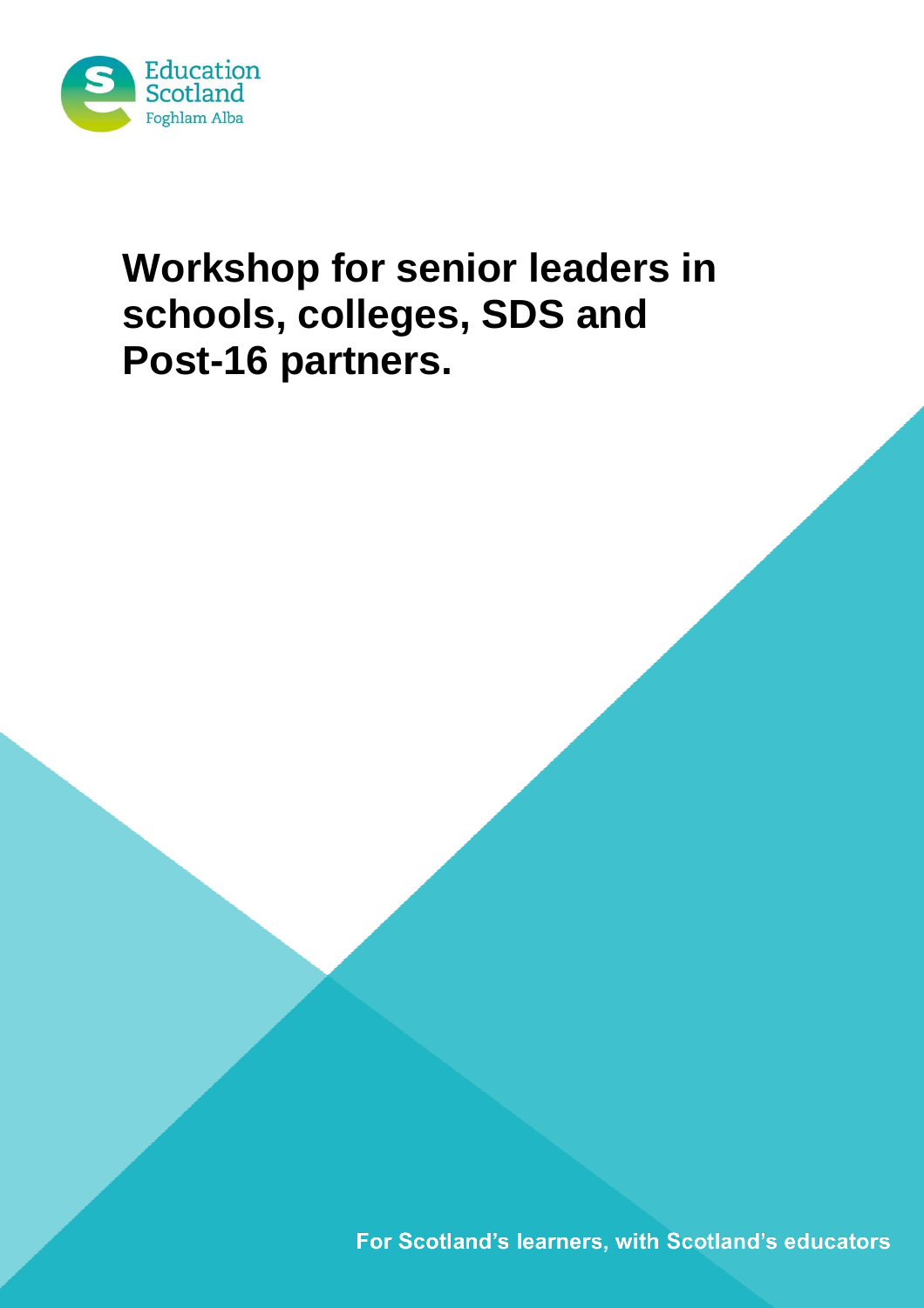#### **Arrangements for supporting young people in transition from secondary school to post-school provision during the COVID-19 pandemic**

# **Workshop for senior leaders in schools, colleges, SDS and Post-16 partners.**

# **1 Background**

This workshop provides questions for senior managers to consider to support young people, prior to, and during their transition from school to post-school learning. Although the questions focus on the transition from school to locally based provision, there are also relevant to arrangements between schools and universities.

The workshop focuses on **6 themes** which are critical to each part of transition. These are:

- **Adjust educational provision and services to accommodate changes to the learning landscape emerging through COVID-19.**
- **Preparing and supporting young people to make informed decisions about their future learning.**
- **Selecting and recruiting young people on to post-school provision.**
- **Providing learners with access to support services to ease and enable transition to post-school options.**
- **Preparing and equipping young people to engage productively in postschool learning situations and activities.**
- **Provide an infrastructure which supports future learning.**

# **2 Potential ways to utilise the workshop questions**

The workshop questions are designed to be used by partners within a local or regional context to respond to the current and emerging impact of COVID-19.

The 6 themes are underpinned by a series challenge questions intended to:

- Stimulate and direct discussion to inform future planning;
- Build the capacity of partners in forming a shared understanding and vision of the opportunities available to young people; and
	- Provide a basis for joint ownership and joint planning of services and resources.

The themes could be used separately as stand-alone discussion items, or as part of a series. Involvement of staff could be adjusted and varied to reflect local and regional contexts. Where possible, arrangements should be made to enable learners input to workshops.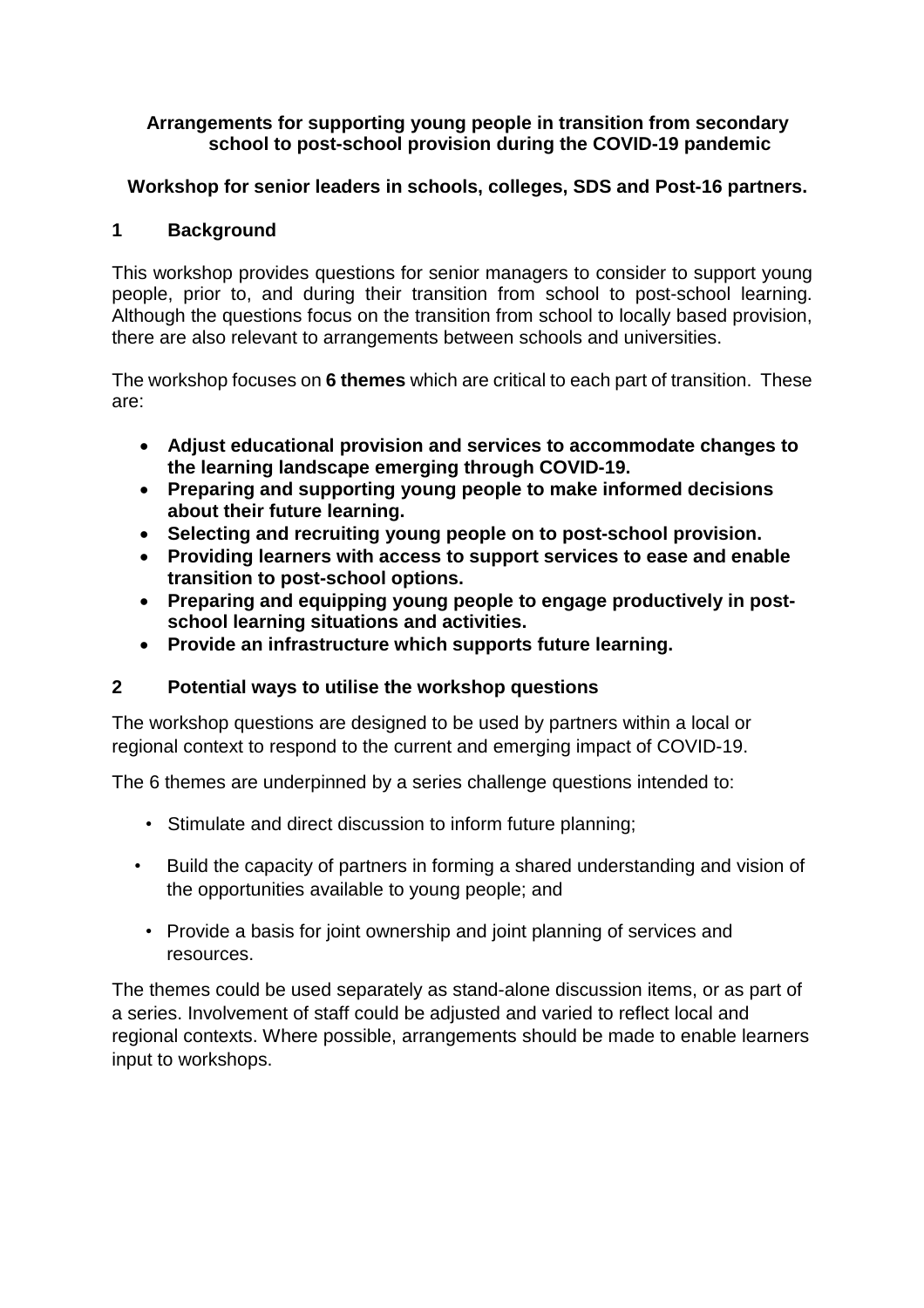#### **3 Workshop questions**

# Slide 1: Arrangements to adjust educational provision and services to accommodate changes to the learning landscape **emerging through COVID-19.**

- What arrangements are in place to identify the range of options which will be available to young people from August 2020?
- How will the types and levels of programmes (SCQF) be understood and promoted by key influencers?
- How we will we collaborate to ensure our shared knowledge of post-schools options is up-to-date?
- How can we work together to maximise our resources and expertise, for the benefit of all our young people?

#### Slide 2: Arrangements for preparing and supporting young people to make informed decisions about their future learning.

- What arrangements are in place across partners to ensure all young people are provided with accessible opportunities to discuss and explore their post-school options?
- How will we ensure that young people receive sufficiently comprehensive information about the range of options available to them and the progression opportunities to work further learning?
- How will we raise the awareness of subject teachers of the range of post-school opportunities linked to their specific subject area?
- How will we ensure that young people and their parents/carers receive appropriate advice and information about ancillary services, such as funding and transport arrangements, to prepare for transition?
- How can we draw on feedback form young people to influence and improve arrangements?
- How can we work together to maximise our resources and expertise to support young people to make informed choices?

### **Slide 3: Arrangements for selecting and recruiting young people on to post-school provision.**

- What processes are in place to select and recruit young people onto the various types of post-school options?
- How can we ensure that young people understand the different types of selection processes applied by different organisations?
- How will we prepare and equip our young people to engage productively in different types of selection processes?
- How can we draw on feedback form young people to influence and improve arrangements?
- How can we work together to maximise our resources and expertise to ensure young people to enter appropriate postschool provision?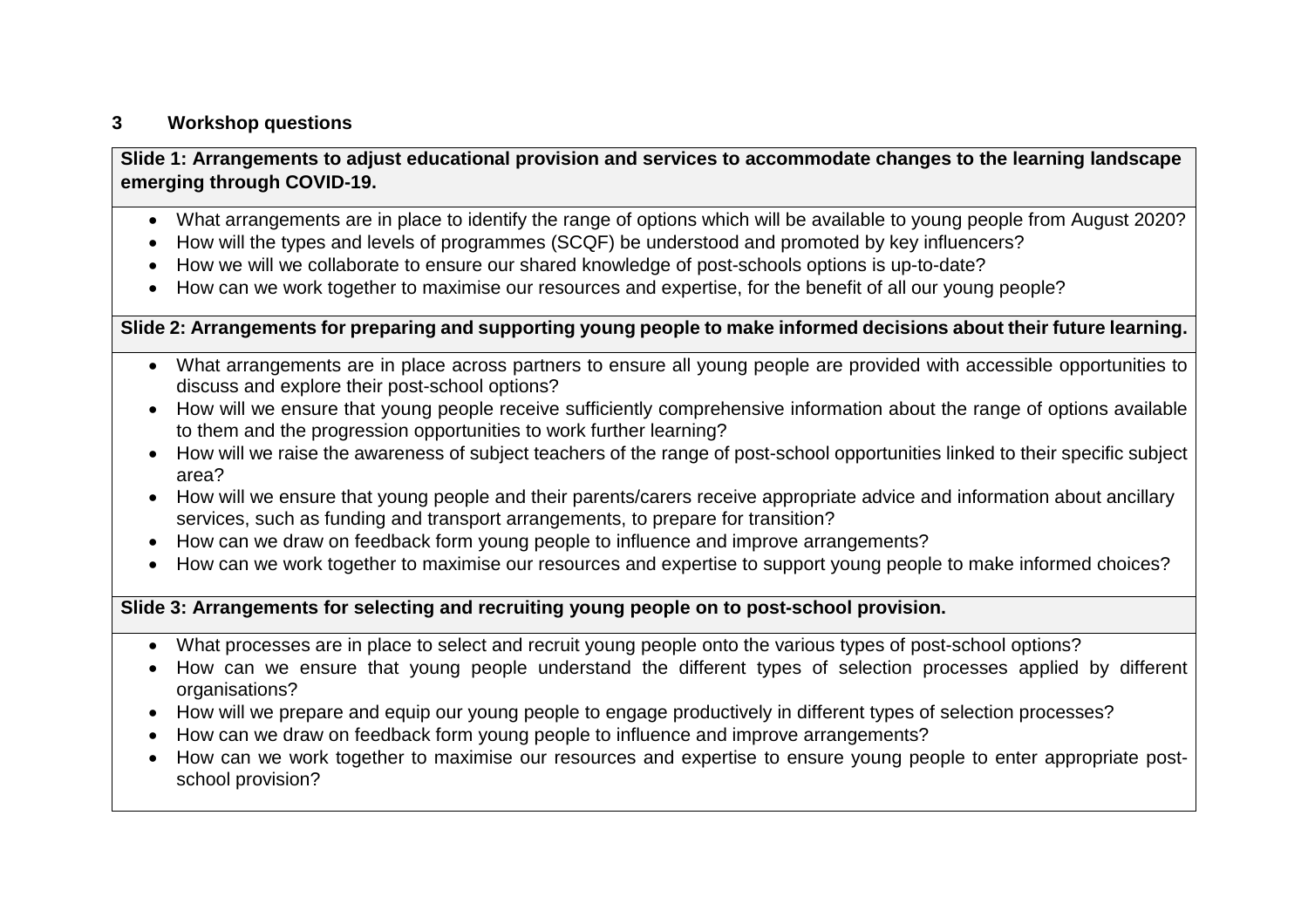# Slide 4: Arrangements for providing learners with access to support services to ease and enable successful transition to **post-school options.**

- How can we ensure that we all have up-to-date knowledge of the full range of support services available to young people within post-school options?
- How can we ensure that young people are aware of the support services available to them, and are able to access them quickly and easily?
- How can we ensure that additional support requirements are in place for young people at the point of entering post-school provision?
- How can we draw on feedback form young people to influence and improve arrangements?
- How can we work together to maximise our resources and expertise to ensure support services ease and enable successful transition to post-school options?

**Slide 5: Arrangements for preparing and equipping young people to engage productively in post-school learning situations and activities.**

- What arrangements are in place to introduce and induct young people into new learning situations and environments?
- What arrangements are in place to assess the confidence and skills of young people to engage in projected types of leaning activities?
- What arrangements are in place to support young people to identify and address the gaps in skills required to engage productively in all types of learning activities?
- What arrangements are in place to monitor the engagement and performance of young people experiencing different types of learning contexts?
- How can we work together to maximise our resources and expertise to support young people to engage in different types of learning contexts?
- How can we draw on feedback form young people to influence and improve arrangements?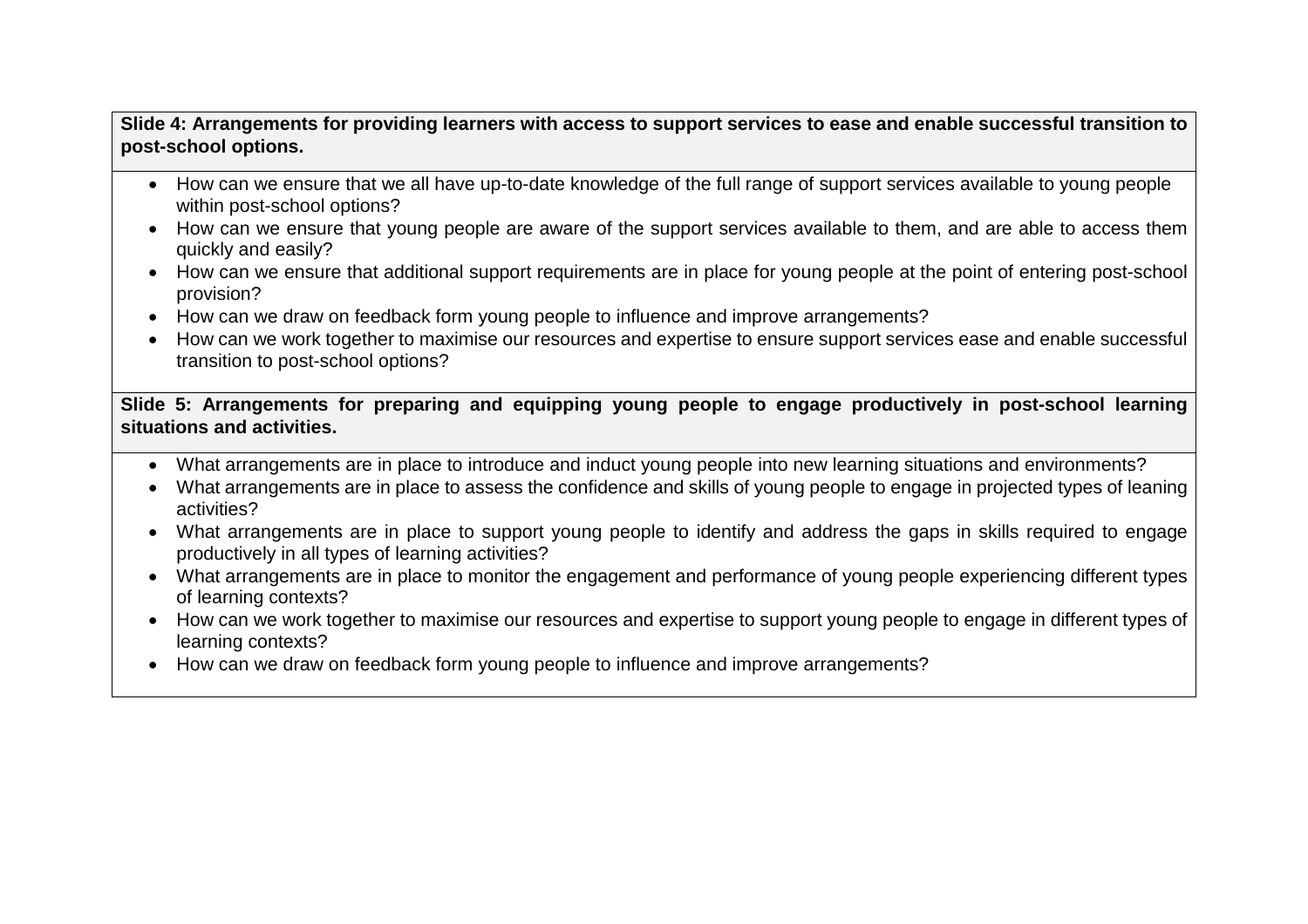## **Slide 6: Arrangements to provide an infrastructure which supports future learning.**

- How can we share best practice to inform adjustment of internal and shared policies and practices to take account of the impact of COVID-19?
- How can we coordinate and timetable joint learning activities, to enable young people to access to learning opportunities across different partners?
- How will funding arrangements take account of hardship and changing circumstances?
- How can we draw on feedback form young people to influence and improve arrangements?
- How will we monitor the effectiveness of our arrangements and draw collectively on our findings to refine and enhance our provision?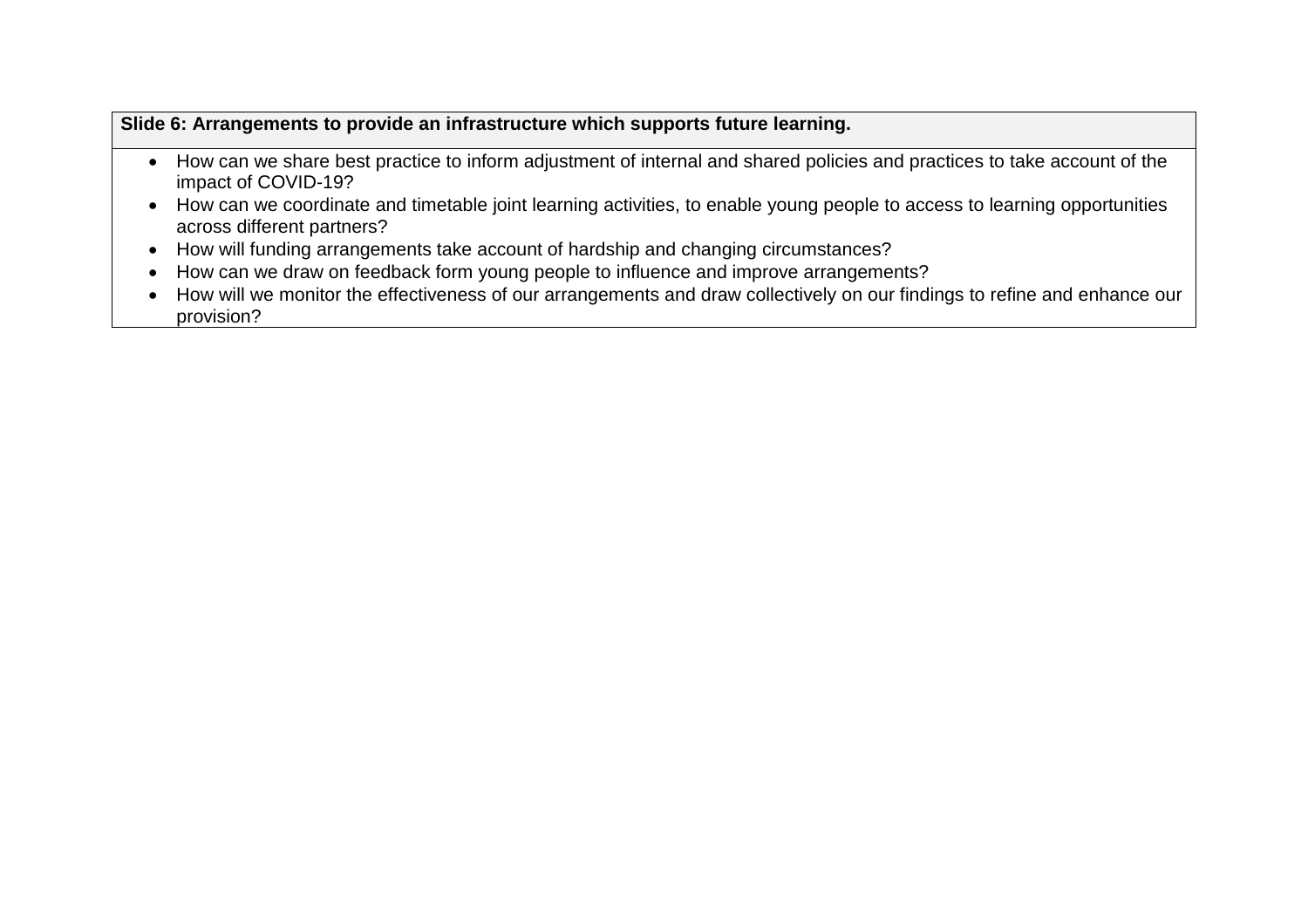# **Appendix 1**

#### **Post-16 Benchmarking Exercise**



Foghlam Alba

5 for confident, 1 for less confident